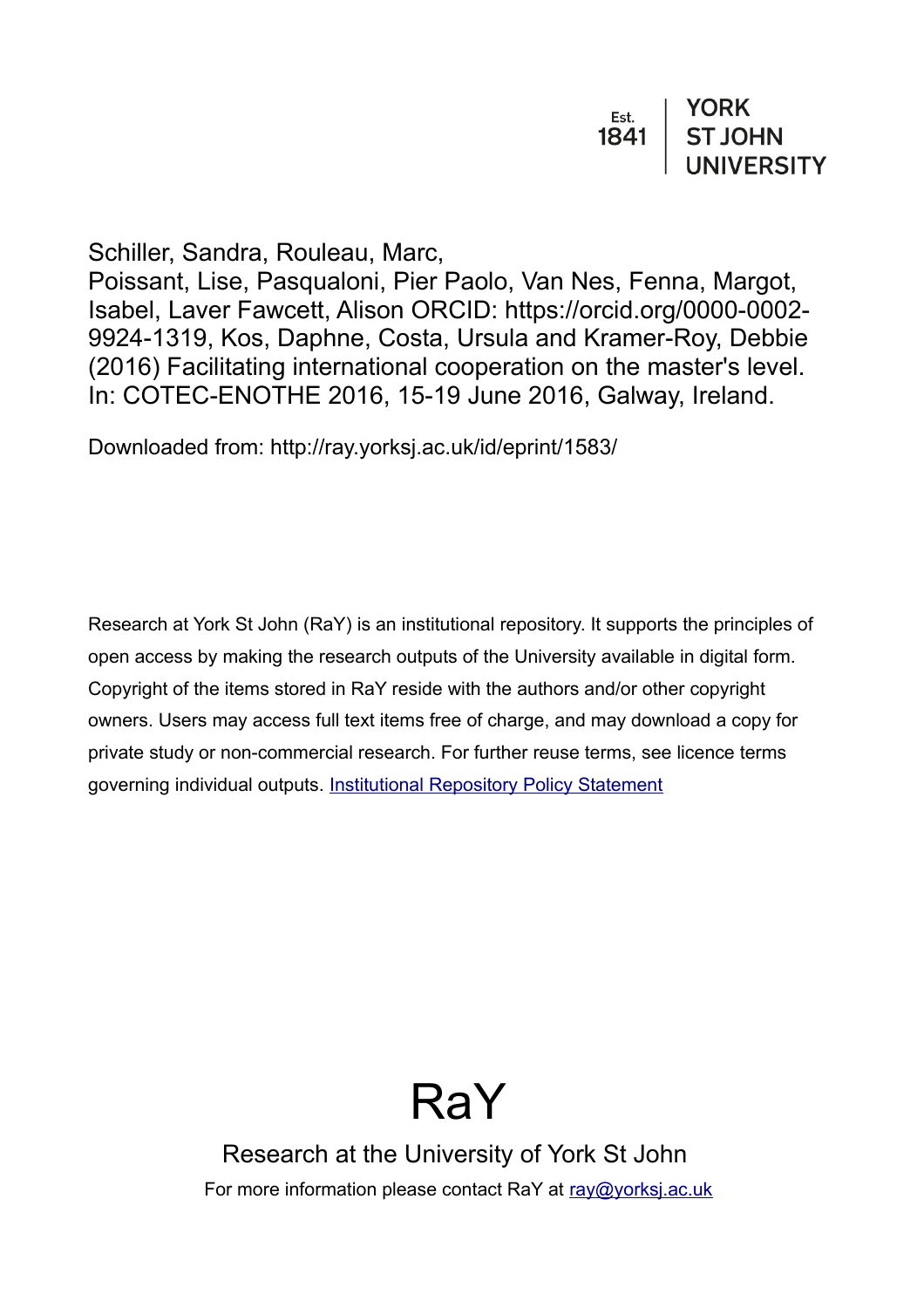## **FACILITATING INTERNATIONAL COOPERATION ON THE MASTER'S LEVEL**

**Workshop Leaders**: See list of authors below

# **Sandra Schiller<sup>1</sup> , Marc Rouleau<sup>2</sup> , Lise Poissant<sup>2</sup> , Pier Paolo Pasqualoni<sup>3</sup> , Fenna van Nes4 , Isabel Margot5, Alison Laver-Fawcett<sup>6</sup> , Daphne Kos7 , Ursula Costa<sup>3</sup>** Debbie Kramer-Roy**4,8**

*<sup>1</sup> Faculty of Social Work and Health, HAWK University of Applied Sciences and Arts, Hildesheim/Holzminden/Goettingen, Goschentor 1, 31134 Hildesheim, Germany. [sandra.schiller@hawk-hhg.de](mailto:sandra.schiller@hawk-hhg.de) <sup>2</sup> School of Rehabilitation, Faculty of Medicine, Université de Montréal, Montréal, Montréal, Canada [marc.rouleau@umontreal.ca;](mailto:marc.rouleau@umontreal.ca) [lise.poissant@umontreal.ca](mailto:lise.poissant@umontreal.ca) <sup>3</sup> University of Applied Sciences Tyrol, Innsbruck, Austria;* [ursula.costa@fhg-tirol.ac.at,](mailto:ursula.costa@fhg-tirol.ac.at) *[PierPaolo.Pasqualoni@aau.at,](mailto:PierPaolo.Pasqualoni@aau.at)* <sup>4</sup> *European Master of Science in Occupational Therapy, Amsterdam University of Applied Sciences, The Netherlands.* <u>[f.a.van.nes@hva.nl;](mailto:f.a.van.nes@hva.nl) *d.e.kramer-roy@hva.nl*<br>
<sup>5</sup> *University of Applied Sciences and Arts of Western Switzerland, School of Social Work and Health –*<br> *EESP, Department of Occupational Therapy, Lausanne, Sw</u> EESP, Department of Occupational Therapy, Department of Acculty of Health and Life Sciences, York St John University, Lord Mayors Walk, York, United Kingdom, A.laverfawcett@yorksj.ac.uk* <sup>7</sup> Flanders' Master programme, KU Leuven & University of Ghent, Belgium. *[daphne.kos@faber.kuleuven.be](mailto:daphne.kos@faber.kuleuven.be)* <sup>8</sup> *Department of Clinical Sciences, Brunel University, London, United Kingdom, [debbie.kramer-roy@brunel.ac.uk](mailto:debbie.kramer-roy@brunel.ac.uk)*

## **Summary of the Workshop:**

**Rationale:** Beyond being increasingly demanded by both policy-makers and institutions of higher education themselves, internationalisation carries the promise of broadening both lecturers' and students' horizons. International exchange, and other ways of international collaboration between European OT programmes, exposes students and lecturers to new learning environments, thereby initiating transfer and enhancing quality by providing opportunities for benchmarking. On the master's level it also allows for research cooperation. This is, however, not always straightforward to realise.

#### **Purpose:**

Drawing on guidelines of good practices of internationalisation in the field of higher education and previous research conducted within the network of the ENOTHE master project group, we invite participants to discuss in small groups what is specific about internationalization at the Master's level and how ENOTHE, and similar networks, can be used to facilitate this.

#### **Objectives:**

- **1)** To facilitate participants to reflect on various facilitating structures and creative approaches to international collaboration and exchange.
- **2)** Following the workshop, a synthesis of discussion/ feedback will be produced to inform the final project report.

#### **Format:**

- Short introduction to the topic and work of the ENOTHE Masters' working group
- Facilitated small group discussion
- Feedback and summary

#### **Maximum number of participants:**

Maximum number of participants for the workshop: 50.

#### **Brief description of intended participants:**

Lecturers, students and graduates of Master's level education and occupational therapy practitioners.